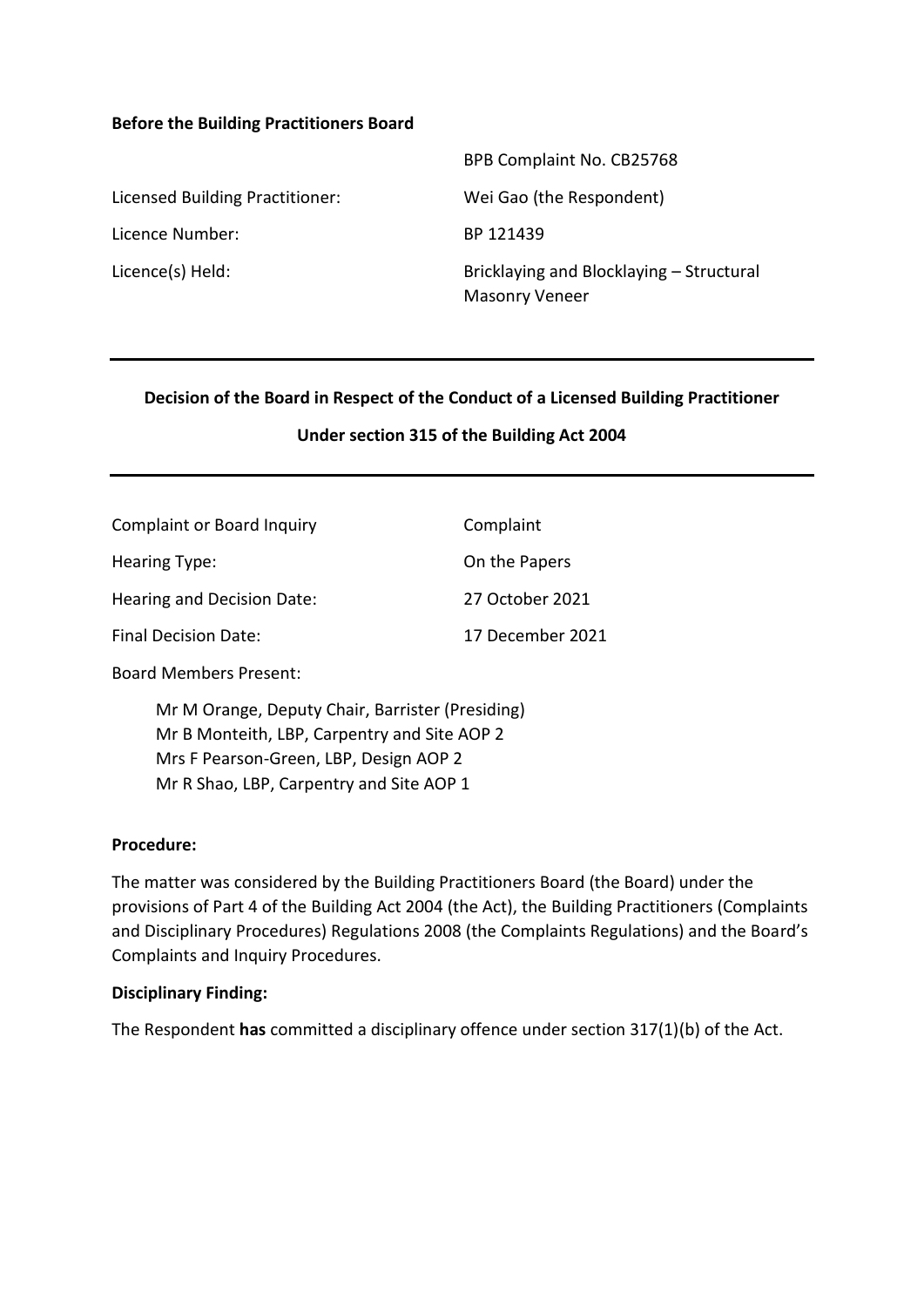# **Contents**

| This decision and the order herein were made final on 17 December 2021 on the basis that no |  |
|---------------------------------------------------------------------------------------------|--|

## <span id="page-1-0"></span>**Summary of the Board's Draft Decision**

[1] The Respondent was negligent in his supervision of brickwork. He is fined \$2,000 and ordered to pay costs of \$500.

## <span id="page-1-1"></span>**The Charges**

- [2] On 27 October 2021, the Board received a Registrar's Report in respect of a complaint about the conduct of the Respondent.
- [3] Under regulation 10 of the Complaints Regulations, the Board must, on receipt of the Registrar's Report, decide whether to proceed no further with the complaint because regulation 9 of the Complaints Regulations applies.
- [4] Having received the report, the Board decided that regulation 9 did not apply. Under regulation 10 the Board is required to hold a hearing.
- [5] The Board's jurisdiction is that of an inquiry. Complaints are not prosecuted before the Board. Rather, it is for the Board to carry out any further investigation that it considers is necessary prior to it making a decision. In this respect, the Act provides that the Board may regulate its own procedures<sup>1</sup>. It has what is described as a summary jurisdiction in that the Board has a degree of flexibility in how it deals with matters; it retains an inherent jurisdiction beyond that set out in the enabling

<sup>1</sup> Clause 27 of Schedule 3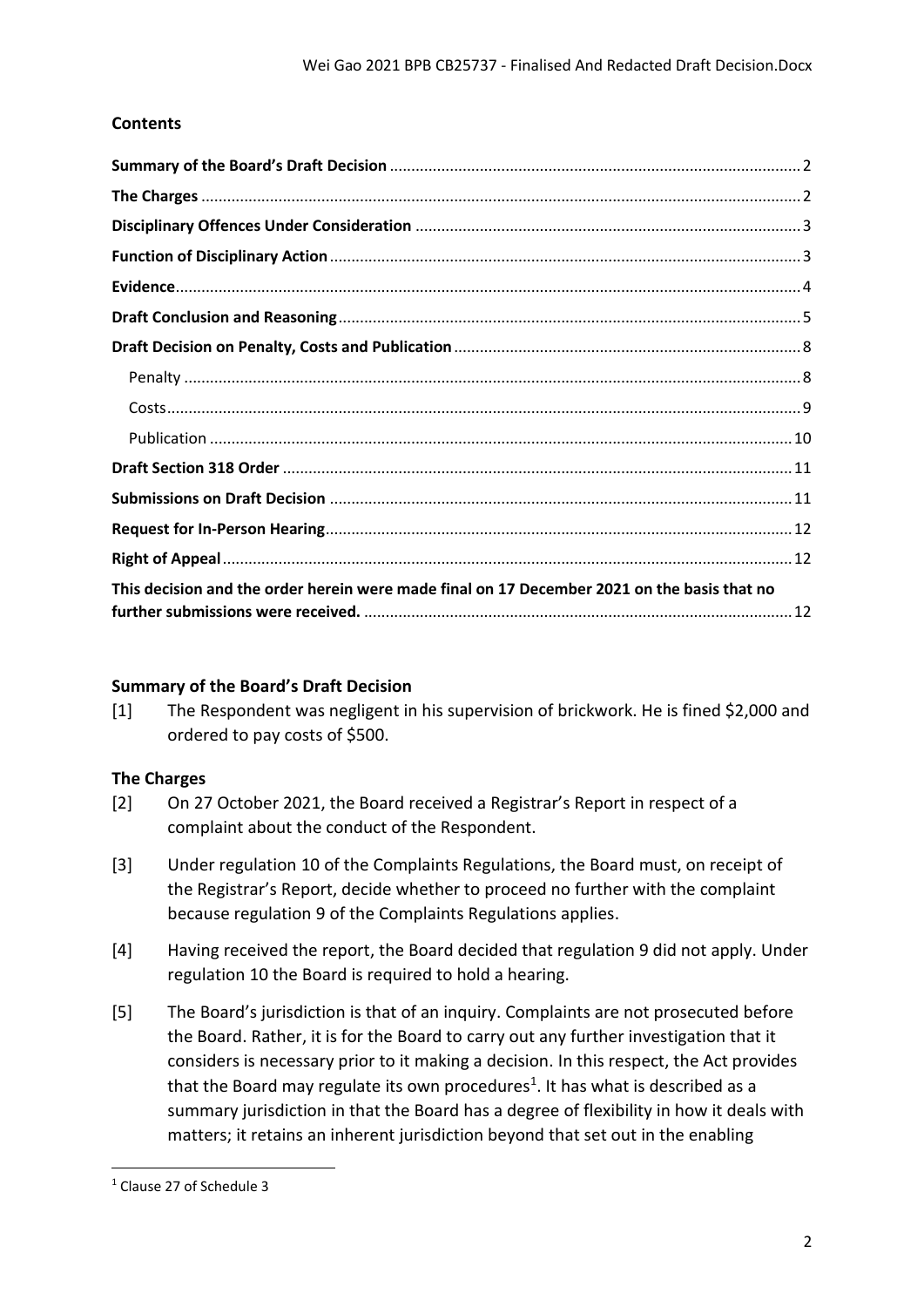legislation<sup>2</sup>. As such, it may depart from its normal procedures if it considers doing so would achieve the purposes of the Act, and it is not contrary to the interests of natural justice to do so.

- [6] In this instance, the Board has decided that a formal hearing is not necessary. The Board considers that there is sufficient evidence before it to allow it to make a decision on the papers.
- [7] The Board does, however, note that there may be further evidence in the possession of persons involved in the matter or that the Board may not have interpreted the evidence correctly. To that end, this decision is a draft Board decision. The Respondent and the Complainant will be provided with an opportunity to comment on the Board's draft findings and to present further evidence prior to the Board making a final decision. If the Board directs or the Respondent requests an in-person hearing, then one will be scheduled.

## <span id="page-2-0"></span>**Disciplinary Offences Under Consideration**

[8] On the basis of the Registrar's Report, the Respondent's conduct that the Board resolved to investigate was that the Respondent had, at [Omitted], Auckland, carried out or supervised building work or building inspection work in a negligent or incompetent manner (s 317(1)(b) of the Act).

### <span id="page-2-1"></span>**Function of Disciplinary Action**

- [9] The common understanding of the purpose of professional discipline is to uphold the integrity of the profession. The focus is not punishment, but the protection of the public, the maintenance of public confidence and the enforcement of high standards of propriety and professional conduct. Those purposes were recently reiterated by the Supreme Court of the United Kingdom in *R v Institute of Chartered Accountants*  in England and Wales<sup>3</sup> and in New Zealand in Dentice v Valuers Registration Board<sup>4</sup>.
- [10] Disciplinary action under the Act is not designed to redress issues or disputes between a complainant and a respondent. In *McLanahan and Tan v The New Zealand Registered Architects Board, <sup>5</sup>* Collins J. noted that:

*"… the disciplinary process does not exist to appease those who are dissatisfied … . The disciplinary process … exists to ensure professional standards are maintained in order to protect clients, the profession and the broader community."*

[11] In a similar vein, the Board's investigation and hearing process is not designed to address every issue that is raised in a complaint or by a complainant. The disciplinary scheme under the Act and Complaint's Regulations focuses on serious conduct that

<sup>2</sup> *Castles v Standards Committee No.* [2013] NZHC 2289, *Orlov v National Standards Committee 1* [2013] NZHC 1955

<sup>&</sup>lt;sup>3</sup> R v Institute of Chartered Accountants in England and Wales [2011] UKSC 1, 19 January 2011.

<sup>4</sup> [1992] 1 NZLR 720 at p 724

<sup>5</sup> [2016] HZHC 2276 at para 164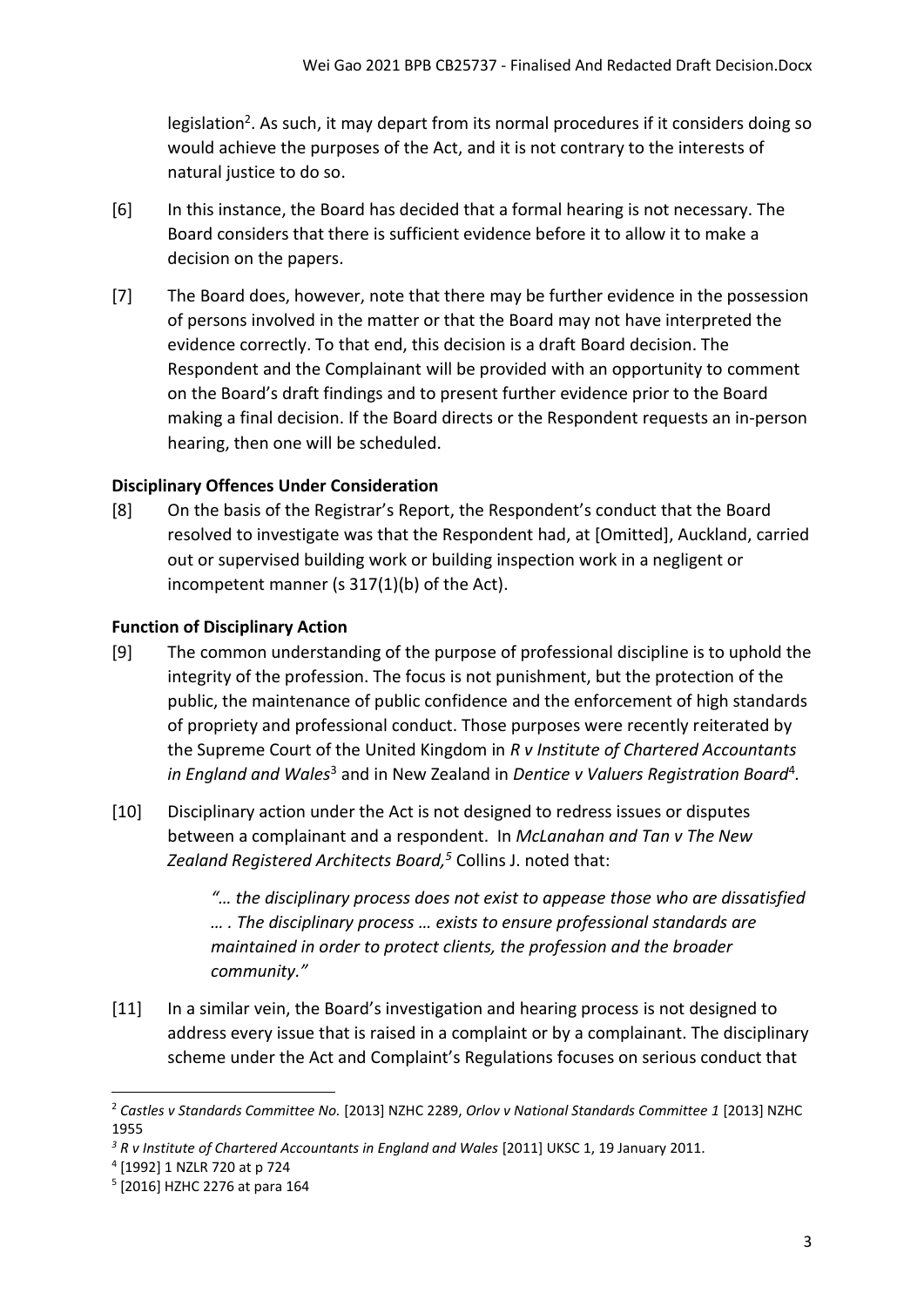warrants investigation and, if upheld, disciplinary action. Focusing on serious conduct is consistent with decisions made in the New Zealand courts in relation to the conduct of licensed persons<sup>6</sup>:

*… the statutory test is not met by mere professional incompetence or by deficiencies in the practice of the profession. Something more is required. It includes a deliberate departure from accepted standards or such serious negligence as, although not deliberate, to portray indifference and an abuse.*

- [12] Finally, the Board can only inquire into "the conduct of a licensed building practitioner" with respect to the grounds for discipline set out in section 317 of the Act. Those grounds do not include contractual breaches other than when the conduct reaches the high threshold for consideration under section 317(1)(i) of the Act, which deals with disrepute.
- [13] The above commentary on the limitations of the disciplinary process is important to note as, on the basis of it, the Board's inquiries, and this decision, focus on and deal with the serious conduct complained about.

### <span id="page-3-0"></span>**Evidence**

- [14] The Board must be satisfied on the balance of probabilities that the disciplinary offences alleged have been committed*<sup>7</sup>* . Under section 322 of the Act, the Board has relaxed rules of evidence that allow it to receive evidence that may not be admissible in a court of law.
- [15] The complaint related to the exterior brickwork on a new residential dwelling. The laying of the brickwork was supervised by the Respondent. The Complainant was dissatisfied with the quality and compliance of the finished work. [Omitted], Building Consultants, was engaged by the Registered Master Builders Association to review and report on the brickwork. [Omitted], Chartered Building Surveyor, completed an inspection of the brickwork in accordance with the Ministry of Business Innovation and Employment (MBIE) Guide to Tolerances. The report concluded:

*With reference to both MBIE Guide to Tolerances and the Architect's Design Note dated May 2012, we would concur that the brickwork fails to meet the expected standards with regards to:*

- *Mortar colour*
- *Mortar joint thickness*
- *Quality of mortar*
- *Quality of brick pointing*
- *Alignment of brick courses, both horizontally and vertically*

<sup>6</sup> *Pillai v Messiter (No 2)* (1989) 16 NSWLR 197 (A) at 200

<sup>7</sup> *Z v Dental Complaints Assessment Committee* [2009] 1 NZLR 1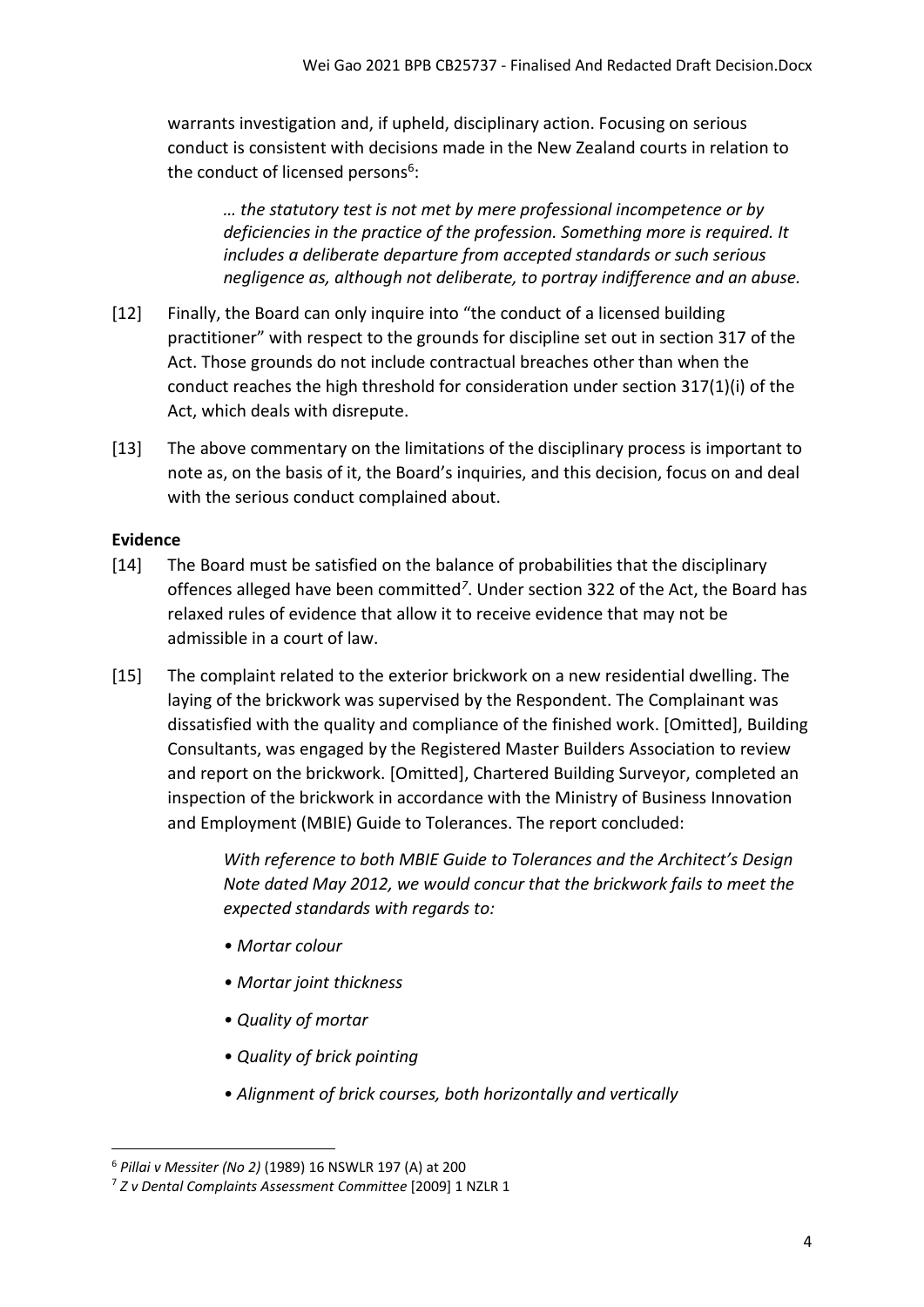*Quality of pointing in brickwork is critical to the longevity of the structure. Mortar joints in exposed masonry are susceptible to weathering, which can lead to water infiltration, which along with wind, causes mortar to erode. Mortar joints between bricks need to be properly finished so that the mortar is compacted to increase its strength and longevity. If the mortar joints are too deep, then dirt and moisture can collect and cause damage.*

*With regards to the composition of the mortar, as it varies in colour and consistency throughout the property, we do not believe it complies with NZS 4210 Masonry Construction: Materials and Workmanship. In a number of areas where mortar has not been correctly raked, it was found to be crumbly in texture. Please refer to Photograph 16.*

*In conclusion we believe, based on the visual inspection completed on 3 December 2020, that the brickwork does not conform to the MBIE Guide to Tolerances, Section 3, sub sections 3.1 and 3.2 in relation to chips and damage to bricks, mortar joint appearance, and to linear appearance.*

- [16] The report was accompanied by photographs of the brickwork, which depicted and substantiated the issues. The report writer recommended repointing the brickwork or, if not acceptable, the dismantling of all brickwork and its reconstruction.
- [17] The Respondent was sent a copy of the complaint, which included the [Omitted] report. He provided a written response in which he stated:

*1/2. We carried out external brick laying for [Omitted] back in 2018. The client provided the bricks, we laid the bricks back then.*

*3. Yes, I was supervising for the bricklaying process.*

*4. There was cement splatter on over the bricks which were pointed out by the client, we did acid wash for the bricks.*

*5. We provided record of work for brickwork at the completion of the brick.*

*6. We were acting in good faith when the client requested some remedial work to make the brick look better. However, the scope of work kept expanding to a large extent until the client requested the entire house brick to be relaid- which we found unacceptable and unreasonable.*

## <span id="page-4-0"></span>**Draft Conclusion and Reasoning**

- [18] The Board has decided that the Respondent **has** carried out or supervised building work or building inspection work in a negligent manner (s 317(1)(b) of the Act) and **should** be disciplined.
- [19] The finding of negligence relates to the Respondent's supervision of non-licensed persons.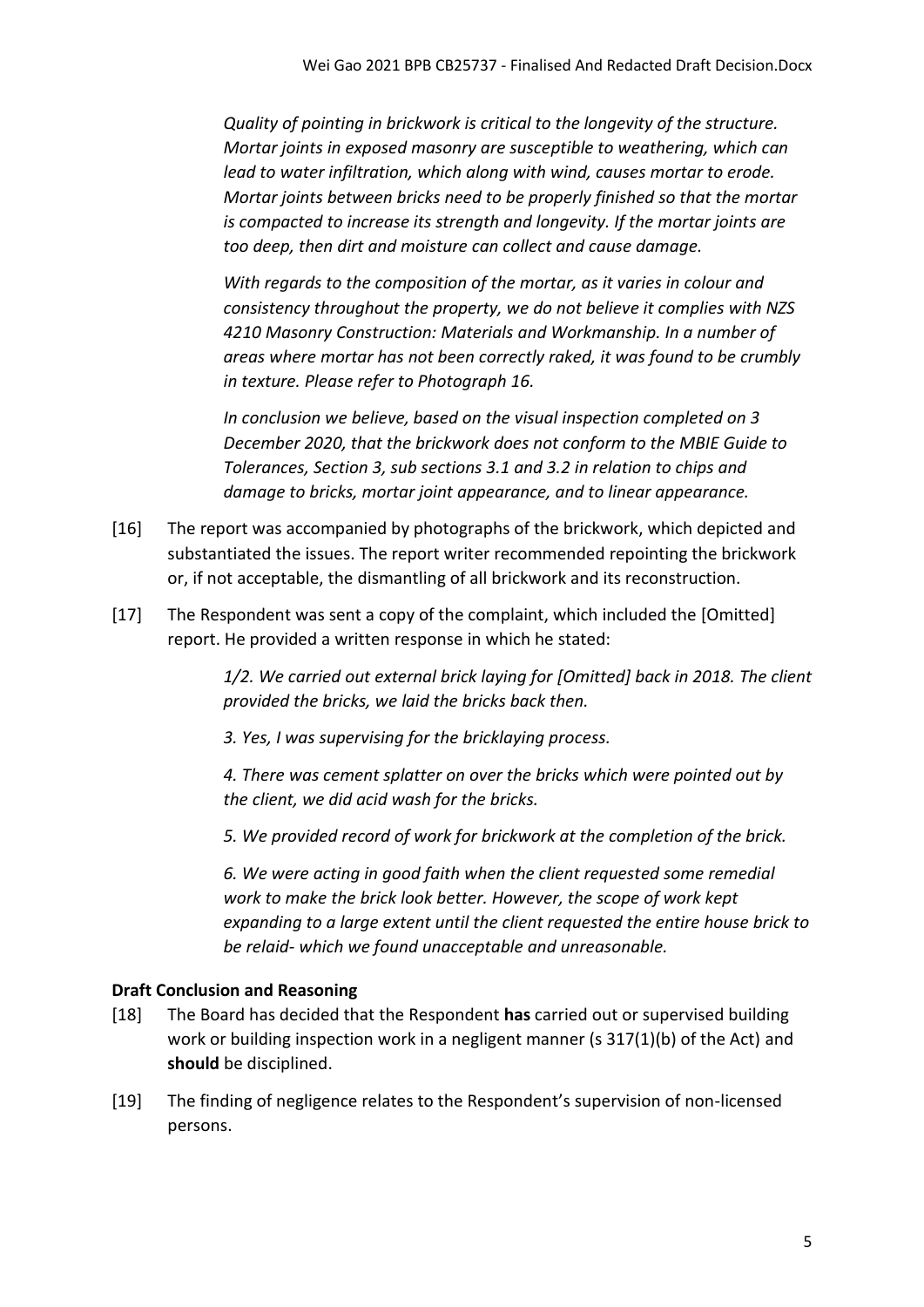- [20] Negligence is the departure by a licensed building practitioner whilst carrying out or supervising building work from an accepted standard of conduct. It is judged against those of the same class of licence as the person whose conduct is being inquired into. This is described as the *Bolam<sup>8</sup>* test of negligence which has been adopted by the New Zealand Courts<sup>9</sup>.
- [21] The New Zealand Courts have stated that assessment of negligence in a disciplinary context is a two-stage test<sup>10</sup>. The first is for the Board to consider whether the practitioner has departed from the acceptable standard of conduct of a professional. The second is to consider whether the departure is significant enough to warrant a disciplinary sanction.
- [22] When considering what an acceptable standard is, the Board must have reference to the conduct of other competent and responsible practitioners and the Board's own assessment of what is appropriate conduct, bearing in mind the purpose of the Act<sup>11</sup>. The test is an objective one, and in this respect, it has been noted that the purpose of discipline is the protection of the public by the maintenance of professional standards and that this could not be met if, in every case, the Board was required to take into account subjective considerations relating to the practitioner<sup>12</sup>.
- [23] The Board notes that the purposes of the Act are:

## *3 Purposes*

*This Act has the following purposes:*

- *(a) to provide for the regulation of building work, the establishment of a licensing regime for building practitioners, and the setting of performance standards for buildings to ensure that—*
	- *(i) people who use buildings can do so safely and without endangering their health; and*
	- *(ii) buildings have attributes that contribute appropriately to the health, physical independence, and well-being of the people who use them; and*
	- *(iii) people who use a building can escape from the building if it is on fire; and*
	- *(iv) buildings are designed, constructed, and able to be used in ways that promote sustainable development:*
- *(b) to promote the accountability of owners, designers, builders, and building consent authorities who have responsibilities for ensuring that building work complies with the building code.*

<sup>8</sup> *Bolam v Friern Hospital Management Committee* [1957] 1 WLR 582

<sup>9</sup> *Martin v Director of Proceedings* [2010] NZAR 333 (HC), *F v Medical Practitioners Disciplinary Tribunal* [2005] 3 NZLR 774 (CA)

<sup>10</sup> *Martin v Director of Proceedings* [2010] NZAR 333 (HC), *F v Medical Practitioners Disciplinary Tribunal* [2005] 3 NZLR 774 (CA)

<sup>11</sup> *Martin v Director of Proceedings* [2010] NZAR 333 at p.33

<sup>12</sup> *McKenzie v Medical Practitioners Disciplinary Tribunal* [2004] NZAR 47 at p.71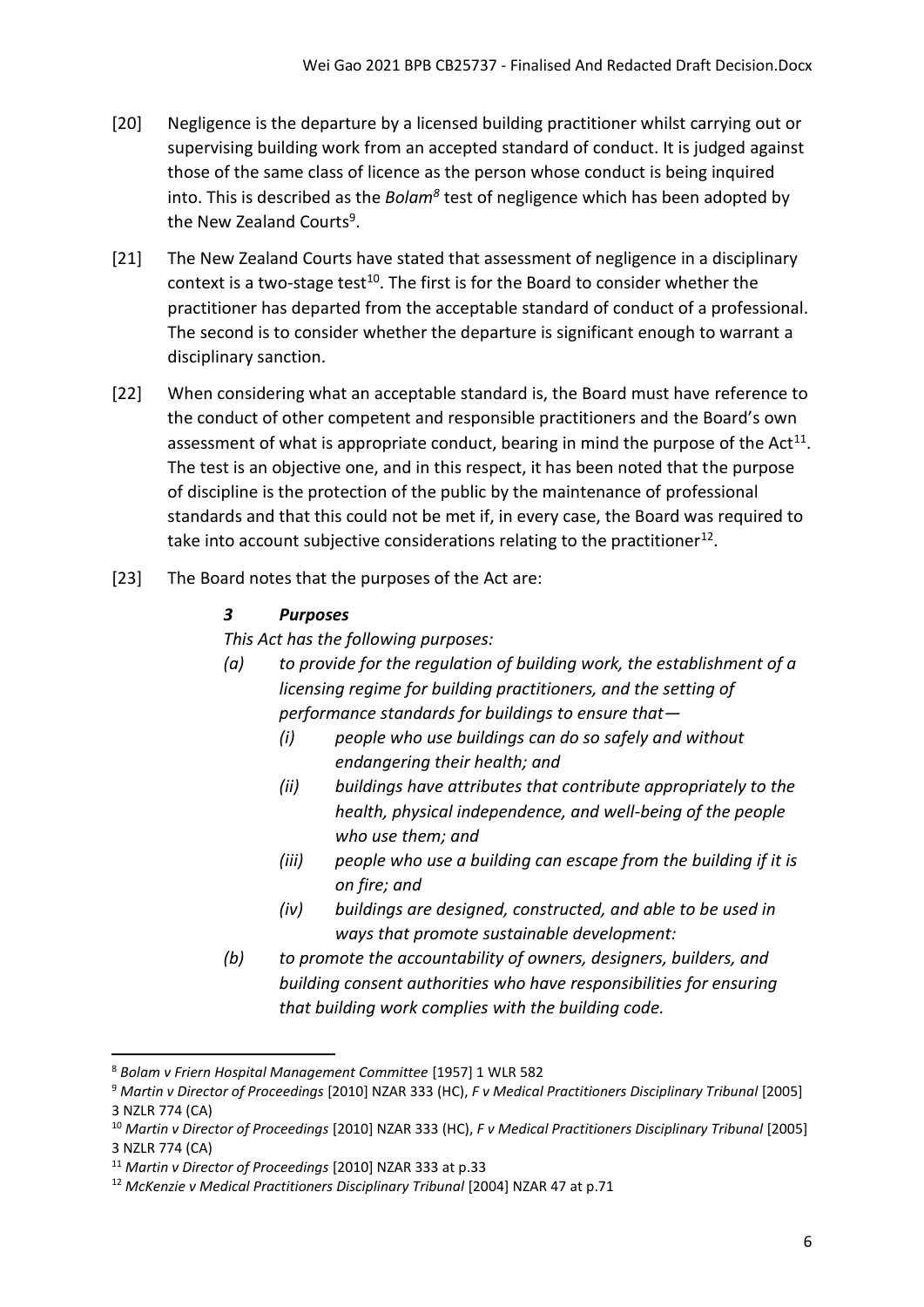- [24] The Board also notes, as regards acceptable standards, that all building work must comply with the Building Code<sup>13</sup> and be carried out in accordance with a building consent<sup>14</sup>. As such, when considering what is and is not an acceptable standard, the Building Code and any building consent issued must be taken into account.
- [25] Turning to seriousness in *Collie v Nursing Council of New Zealand, <sup>15</sup>* the Court's noted, as regards the threshold for disciplinary matters, that:

*[21] Negligence or malpractice may or may not be sufficient to constitute professional misconduct and the guide must be standards applicable by competent, ethical and responsible practitioners and there must be behaviour which falls seriously short of that which is to be considered acceptable and not mere inadvertent error, oversight or for that matter carelessness.*

[26] Supervise is defined in section  $7^{16}$  of the Act. The definition states:

*supervise, in relation to building work, means provide control or direction and oversight of the building work to an extent that is sufficient to ensure that the building work—*

- *(a) is performed competently; and*
- *(b) complies with the building consent under which it is carried out.*
- [27] In C2-01143, the Board also discussed the levels of supervision it considers would be necessary to fulfil a licensed building practitioner's obligations noting that the level of supervision required will depend on a number of circumstances, including:
	- (a) the type and complexity of the building work to be supervised;
	- (b) the experience of the person being supervised;
	- (c) the supervisor's experience in working with the person being supervised and their confidence in their abilities;
	- (d) the number of persons or projects being supervised; and
	- (e) the geographic spread of the work being supervised.
- [28] The Board also needs to consider whether the work met the requirements of the building code and, if not, the level of non-compliance.

- <sup>15</sup> [2001] NZAR 74
- <sup>16</sup> Section 7:

*supervise, in relation to building work, means provide control or direction and oversight of the building work to an extent that is sufficient to ensure that the building work—*

<sup>&</sup>lt;sup>13</sup> Section 17 of the Building Act 2004

 $14$  Section 40(1) of the Building Act 2004

*<sup>(</sup>a) is performed competently; and*

*<sup>(</sup>b) complies with the building consent under which it is carried out.*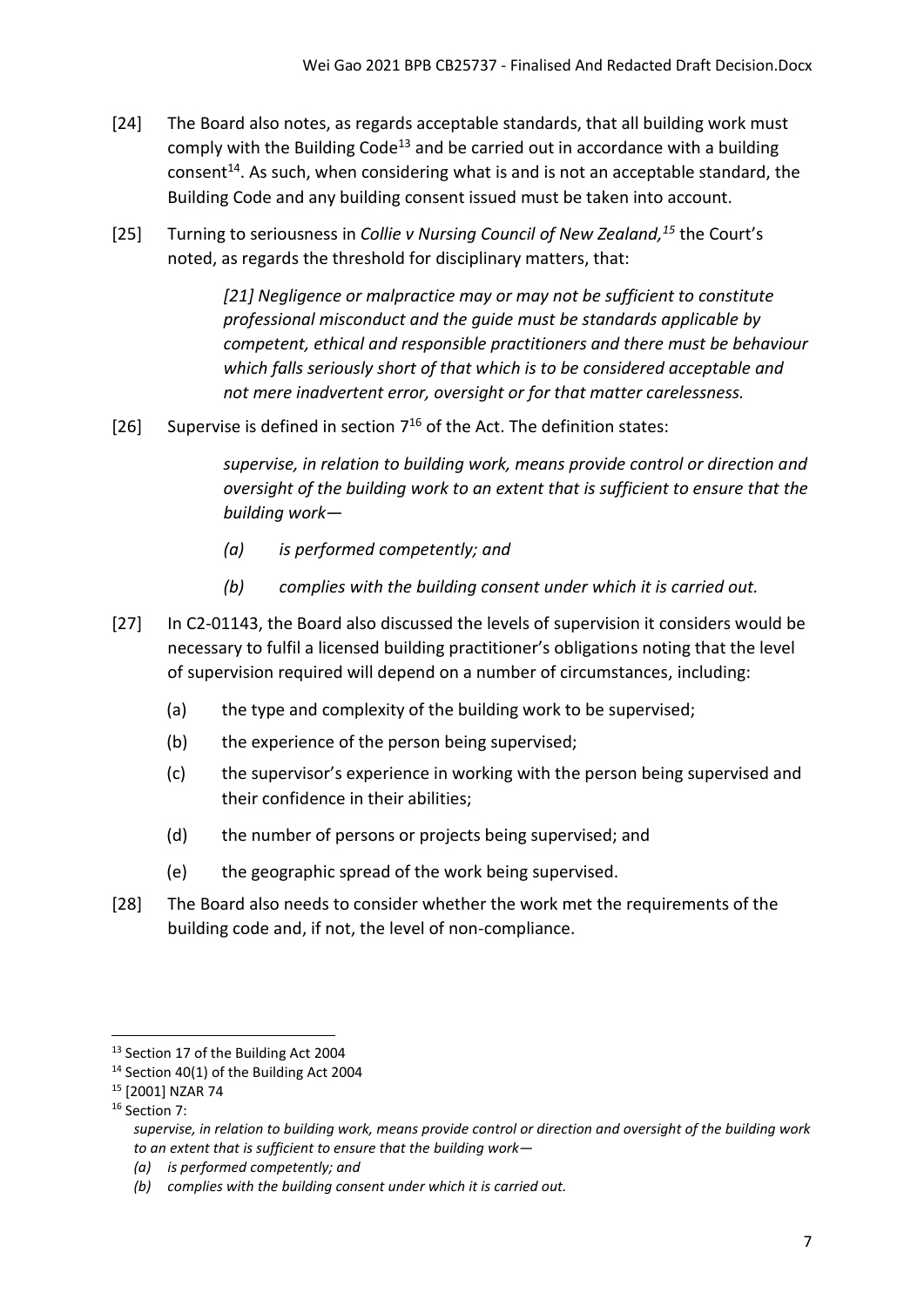[29] Supervision in the context of the Building Act has not yet been considered by the courts. It has, however, been considered in relation to Electricity Act 1992<sup>17</sup>. The definition of supervision in that Act is consistent with the definition in the Building Act, and as such, the comments of the court are instructive. In the case, Judge Tompkins stated at paragraph 24:

> *"As is made apparent by the definition of "supervision" in the Act, that requires control and direction by the supervisor so as to ensure that the electrical work is performed competently, that appropriate safety measures are adopted, and that when completed the work complies with the requisite regulations. At the very least supervision in that context requires knowledge that work is being conducted, visual and other actual inspection of the work during its completion, assessment of safety measures undertaken by the person doing the work on the site itself, and, after completion of the work, a decision as to compliance of the work with the requisite regulations."*

- [30] Turning to the work in question, the report provided by [Omitted] contained clear evidence that the bricklaying had not been completed in an acceptable manner. It was also evident that the non-compliance was serious, as were the potential consequences of it.
- [31] Given the above factors, the Board, which includes persons with extensive experience and expertise in the building industry, considered the Respondent has departed from what the Board considers to be an accepted standard of conduct and that the conduct was sufficiently serious enough to warrant a disciplinary outcome.

## <span id="page-7-0"></span>**Draft Decision on Penalty, Costs and Publication**

- [32] Having found that one or more of the grounds in section 317 applies, the Board must, under section 318 of the Act<sup>i</sup>, consider the appropriate disciplinary penalty, whether the Respondent should be ordered to pay any costs and whether the decision should be published.
- [33] The matter was dealt with on the papers. Included was information relevant to penalty, costs and publication, and the Board has decided to make indicative orders and give the Respondent an opportunity to provide further evidence or submissions relevant to the indicative orders.

## <span id="page-7-1"></span>Penalty

[34] The purpose of professional discipline is to uphold the integrity of the profession; the focus is not punishment but the enforcement of a high standard of propriety and professional conduct. The Board does note, however, that the High Court in *Patel v Complaints Assessment Committee*<sup>18</sup> commented on the role of "punishment" in

<sup>17</sup> *Electrical Workers Registration Board v Gallagher* Judge Tompkins, District Court at Te Awamutu, 12 April 2011

<sup>18</sup> HC Auckland CIV-2007-404-1818, 13 August 2007 at p 27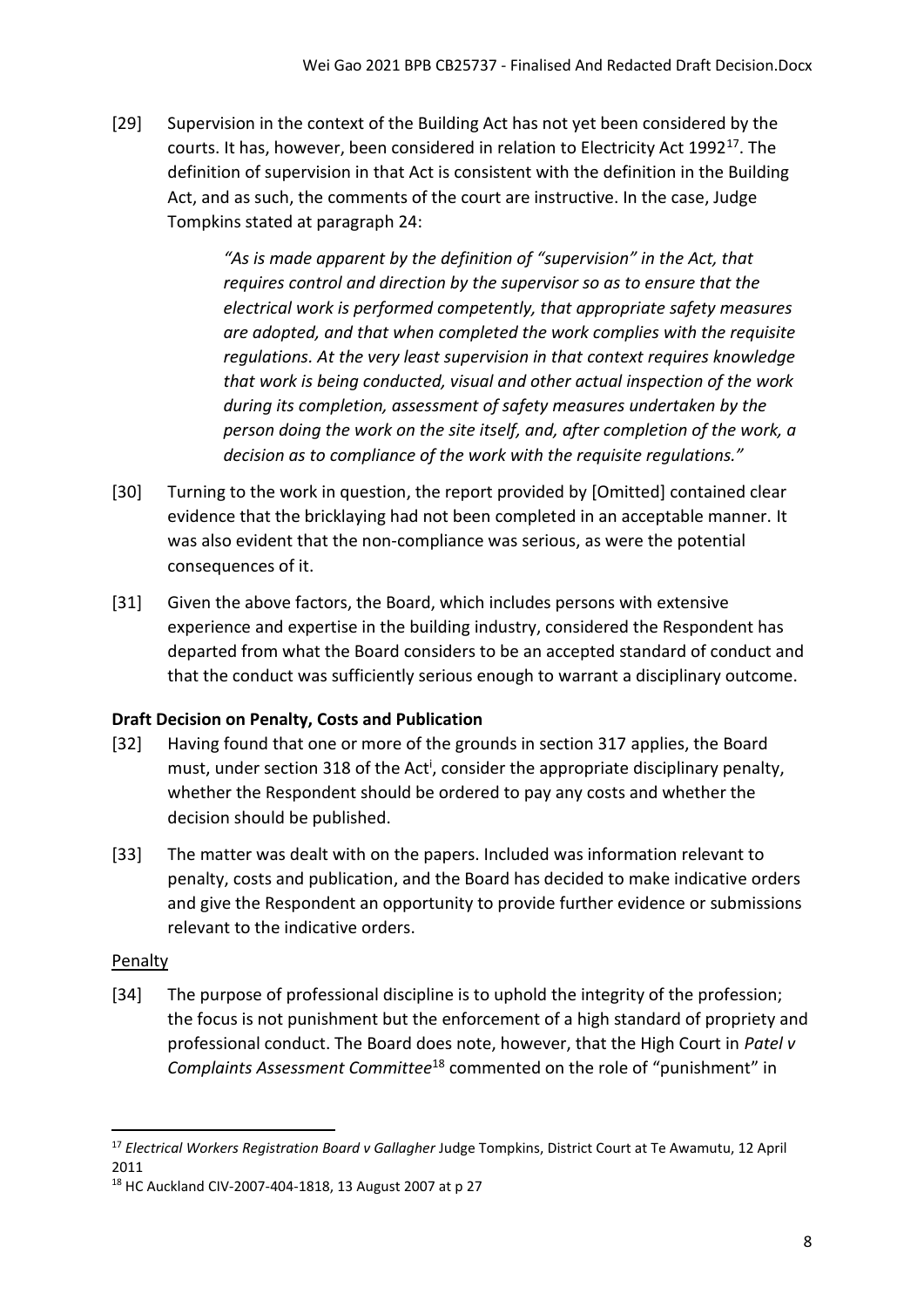giving penalty orders stating that punitive orders are, at times, necessary to provide a deterrent and to uphold professional standards. The Court noted:

*[28] I therefore propose to proceed on the basis that, although the protection of the public is a very important consideration, nevertheless the issues of punishment and deterrence must also be taken into account in selecting the appropriate penalty to be imposed.*

- [35] The Board also notes that in *Lochhead v Ministry of Business Innovation and Employment,* <sup>19</sup> the Court noted that whilst the statutory principles of sentencing set out in the Sentencing Act 2002 do not apply to the Building Act, they have the advantage of simplicity and transparency. The court recommended adopting a starting point for a penalty based on the seriousness of the disciplinary offending prior to considering any aggravating and/or mitigating factors.
- [36] The Respondent has previously been disciplined by the Board but on an unrelated charge<sup>20</sup>. As such, the Board has not considered it to be an aggravating factor. The Board has, however, taken into account that the matter has, to date, been dealt with on the papers and has reduced its fine accordingly.
- [37] Based on the above, the Board's penalty decision is that the Respondent is to pay a fine of \$2,000. The fine is comparable to other penalties imposed by the Board for similar matters that were dealt with on the papers.

<span id="page-8-0"></span>**Costs** 

- [38] Under section 318(4) the Board may require the Respondent "to pay the costs and expenses of, and incidental to, the inquiry by the Board."
- [39] The Respondent should note that the High Court has held that 50% of total reasonable costs should be taken as a starting point in disciplinary proceedings and that the percentage can then be adjusted up or down having regard to the particular circumstances of each case<sup>21</sup>.
- [40] In *Collie v Nursing Council of New Zealand,*<sup>22</sup> where the order for costs in the tribunal was 50% of actual costs and expenses, the High Court noted that:

*But for an order for costs made against a practitioner, the profession is left to carry the financial burden of the disciplinary proceedings, and as a matter of policy that is not appropriate.*

[41] In *Kenneth Michael Daniels v Complaints Committee 2 of the Wellington District Law Society*, <sup>23</sup> the High Court noted:

<sup>21</sup> *Cooray v The Preliminary Proceedings Committee* HC, Wellington, AP23/94, 14 September 1995, *Macdonald v Professional Conduct Committee,* HC, Auckland, CIV 2009-404-1516, 10 July 2009, *Owen v Wynyard* HC, Auckland, CIV-2009-404-005245, 25 February 2010.

<sup>19</sup> 3 November 2016, CIV-2016-070-000492, [2016] NZDC 21288

<sup>&</sup>lt;sup>20</sup> C2-01231, 2 March 2016, a record of work matter under section 317(1)(da)(ii) of the Act.

<sup>22</sup> [2001] NZAR 74

<sup>23</sup> CIV-2011-485-000227 8 August 2011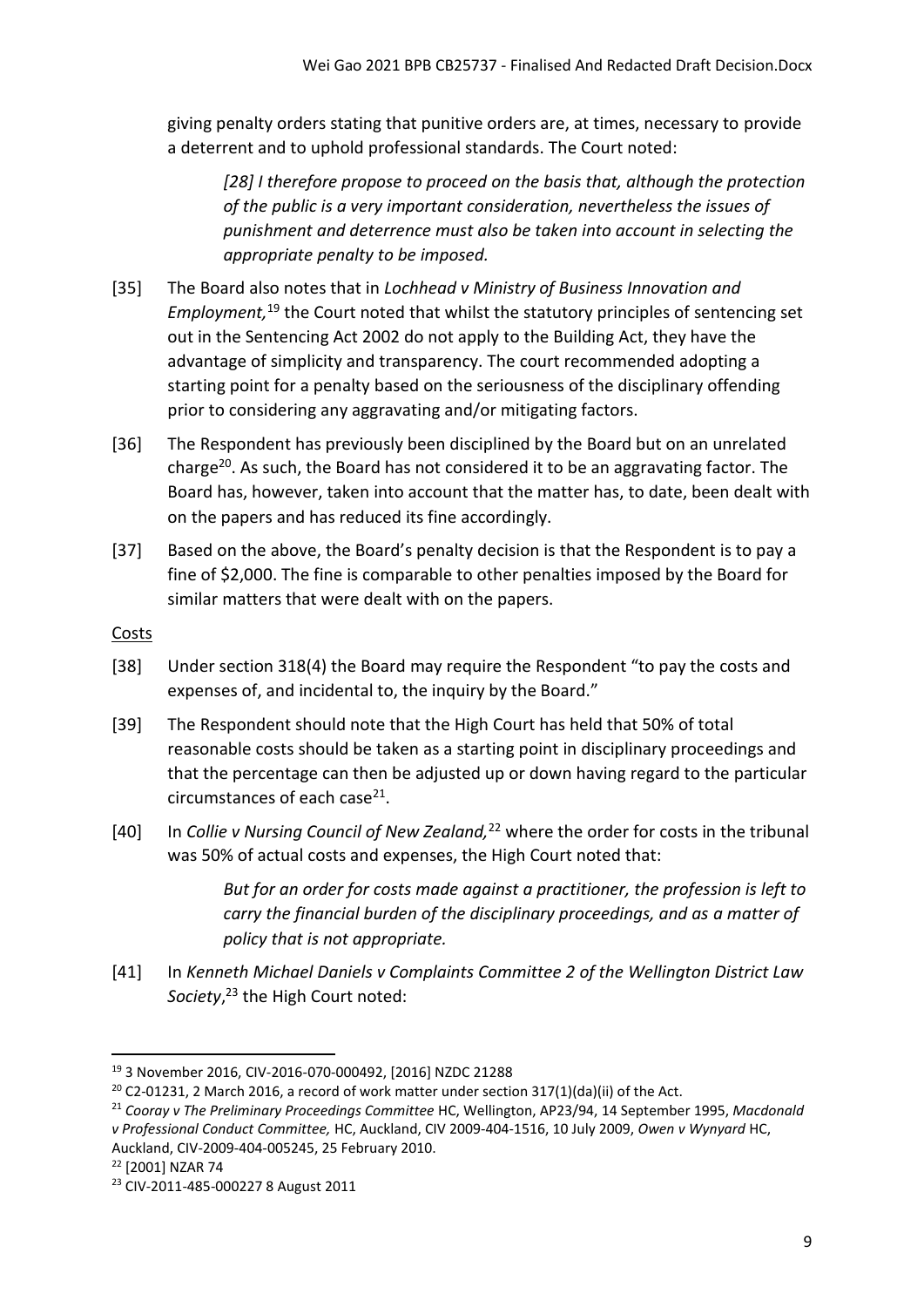*[46] All cases referred to in Cooray were medical cases and the Judge was careful to note that the 50 per cent was the general approach that the Medical Council took. We do not accept that if there was any such approach, it is necessarily to be taken in proceedings involving other disciplinary bodies. Much will depend upon the time involved, actual expenses incurred, attitude of the practitioner bearing in mind that whilst the cost of a disciplinary action by a professional body must be something of a burden imposed upon its members, those members should not be expected to bear too large a measure where a practitioner is shown to be guilty of serious misconduct.* 

*[47] Costs orders made in proceedings involving law practitioners are not to be determined by any mathematical approach. In some cases 50 per cent will be too high, in others insufficient.*

- [42] The Board has adopted an approach to costs that uses a scale based on 50% of the average costs of different categories of hearings, simple, moderate and complex. The current matter was moderate in complexity. Adjustments based on the High Court decisions above are then made.
- [43] The Board notes the matter was dealt with on the papers. There has, however, been costs incurred investigating the matter, producing the Registrar's Report and in the Board making its decision. The costs have been less than those that would have been incurred had a full hearing been held. As such, the Board will order that costs of \$500 be paid by the Respondent. The Board considers that this is a reasonable sum for the Respondent to pay toward the costs and expenses of, and incidental to, the inquiry by the Board.

# <span id="page-9-0"></span>Publication

[44] As a consequence of its decision, the Respondent's name and the disciplinary outcomes will be recorded in the public register maintained as part of the Licensed Building Practitioners' scheme as is required by the Act<sup>24</sup>. The Board is also able, under section 318(5) of the Act, to order publication over and above the public register:

> *In addition to requiring the Registrar to notify in the register an action taken by the Board under this section, the Board may publicly notify the action in any other way it thinks fit.*

- [45] As a general principle, such further public notification may be required where the Board perceives a need for the public and/or the profession to know of the findings of a disciplinary hearing. This is in addition to the Respondent being named in this decision.
- [46] Within New Zealand, there is a principle of open justice and open reporting which is enshrined in the Bill of Rights Act 1990<sup>25</sup>. The Criminal Procedure Act 2011 sets out

<sup>&</sup>lt;sup>24</sup> Refer sections 298, 299 and 301 of the Act

<sup>&</sup>lt;sup>25</sup> Section 14 of the Act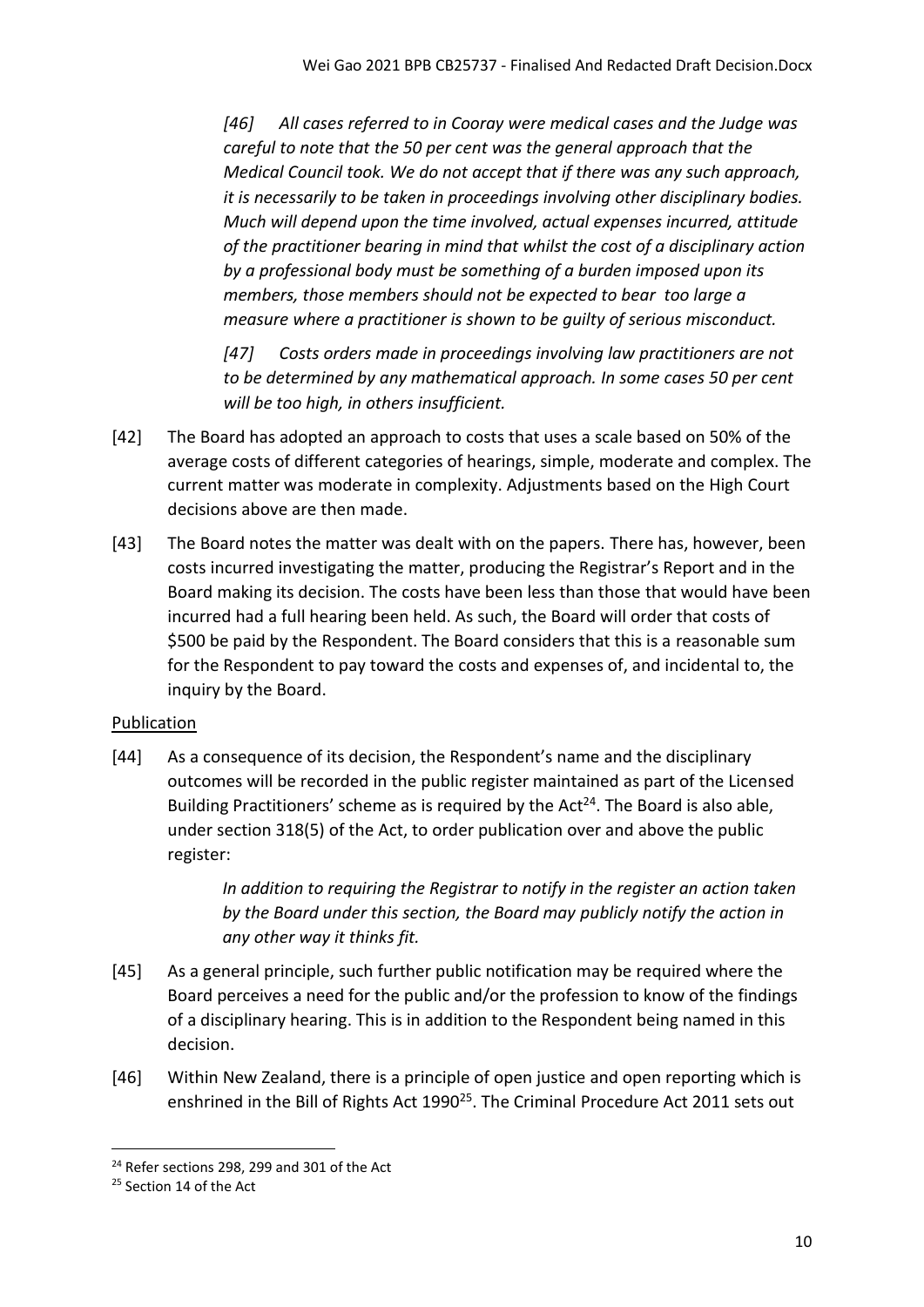grounds for suppression within the criminal jurisdiction<sup>26</sup>. Within the disciplinary hearing jurisdiction, the courts have stated that the provisions in the Criminal Procedure Act do not apply but can be instructive<sup>27</sup>. The High Court provided guidance as to the types of factors to be taken into consideration in *N v Professional Conduct Committee of Medical Council<sup>28</sup> .*

- [47] The courts have also stated that an adverse finding in a disciplinary case usually requires that the name of the practitioner be published in the public interest<sup>29</sup>. It is, however, common practice in disciplinary proceedings to protect the names of other persons involved as naming them does not assist the public interest.
- [48] Based on the above, the Board will not order further publication.

# <span id="page-10-0"></span>**Draft Section 318 Order**

- [49] For the reasons set out above, the Board directs that:
	- **Penalty: Pursuant to section 318(1)(f) of the Building Act 2004, the Respondent is ordered to pay a fine of \$2,000.**
	- **Costs: Pursuant to section 318(4) of the Act, the Respondent is ordered to pay costs of \$500 (GST included) towards the costs of, and incidental to, the inquiry of the Board.**
	- **Publication: The Registrar shall record the Board's action in the Register of Licensed Building Practitioners in accordance with section 301(l)(iii) of the Act.**

**In terms of section 318(5) of the Act, there will not be action taken to publicly notify the Board's action, except for the note in the Register and the Respondent being named in this decision.**

[50] The Respondent should note that the Board may, under section 319 of the Act, suspend or cancel a licensed building practitioner's licence if fines or costs imposed as a result of disciplinary action are not paid.

# <span id="page-10-1"></span>**Submissions on Draft Decision**

- [51] The Board invites the Respondent and the Complainant to:
	- (a) provide further evidence for the Board to consider; and/or
	- (b) make written submissions on the Board's findings. Submissions may be on the substantive findings and/or on the findings on penalty, costs and publication.
- [52] Submissions and/or further evidence must be filed with the Board by no later than the close of business on 16 December 2021.

<sup>&</sup>lt;sup>26</sup> Refer sections 200 and 202 of the Criminal Procedure Act

<sup>27</sup> *N v Professional Conduct Committee of Medical Council* [2014] NZAR 350

<sup>28</sup> ibid

<sup>&</sup>lt;sup>29</sup> Kewene v Professional Conduct Committee of the Dental Council [2013] NZAR 1055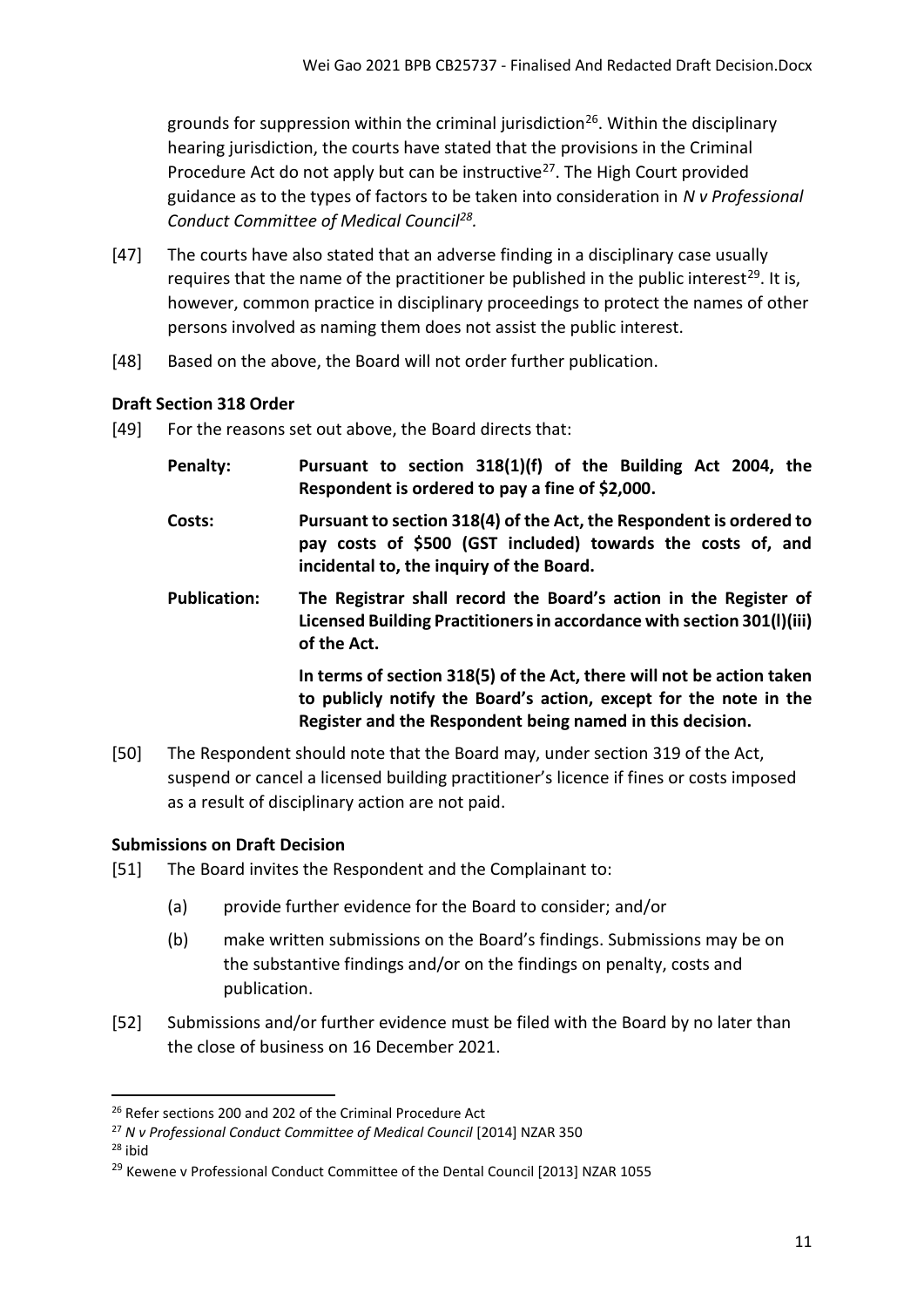- [53] If submissions are received, then the Board will meet and consider those submissions.
- [54] The Board may, on receipt of any of the material received, give notice that an inperson hearing is required prior to it making a final decision. Alternatively, the Board may proceed to make a final decision which will be issued in writing.
- [55] If no submissions or further evidence is received within the time frame specified, then this decision will become final.

### <span id="page-11-0"></span>**Request for In-Person Hearing**

- [56] If the Respondent, having received and considered the Board's Draft Decision, considers that an in-person hearing is required, then one will be scheduled, and a notice of hearing will be issued.
- [57] A request for an in-person hearing must be made in writing to the Board Officer no later than the close of business on 16 December 2021.
- [58] If a hearing is requested, this Draft Decision, including the Board's indicative position on penalty, costs and publication, will be set aside.

### <span id="page-11-1"></span>**Right of Appeal**

[59] The right to appeal Board decisions is provided for in section 330(2) of the Act<sup>ii</sup>.

Signed and dated this 26<sup>th</sup> day of November 2021.

**Mr M Orange**  Presiding Member

<span id="page-11-2"></span>This decision and the order herein were made final on 17 December 2021 on the basis that **no further submissions were received.**

Signed and dated this 3rd day of February 2022.

**Mr M Orange**  Presiding Member